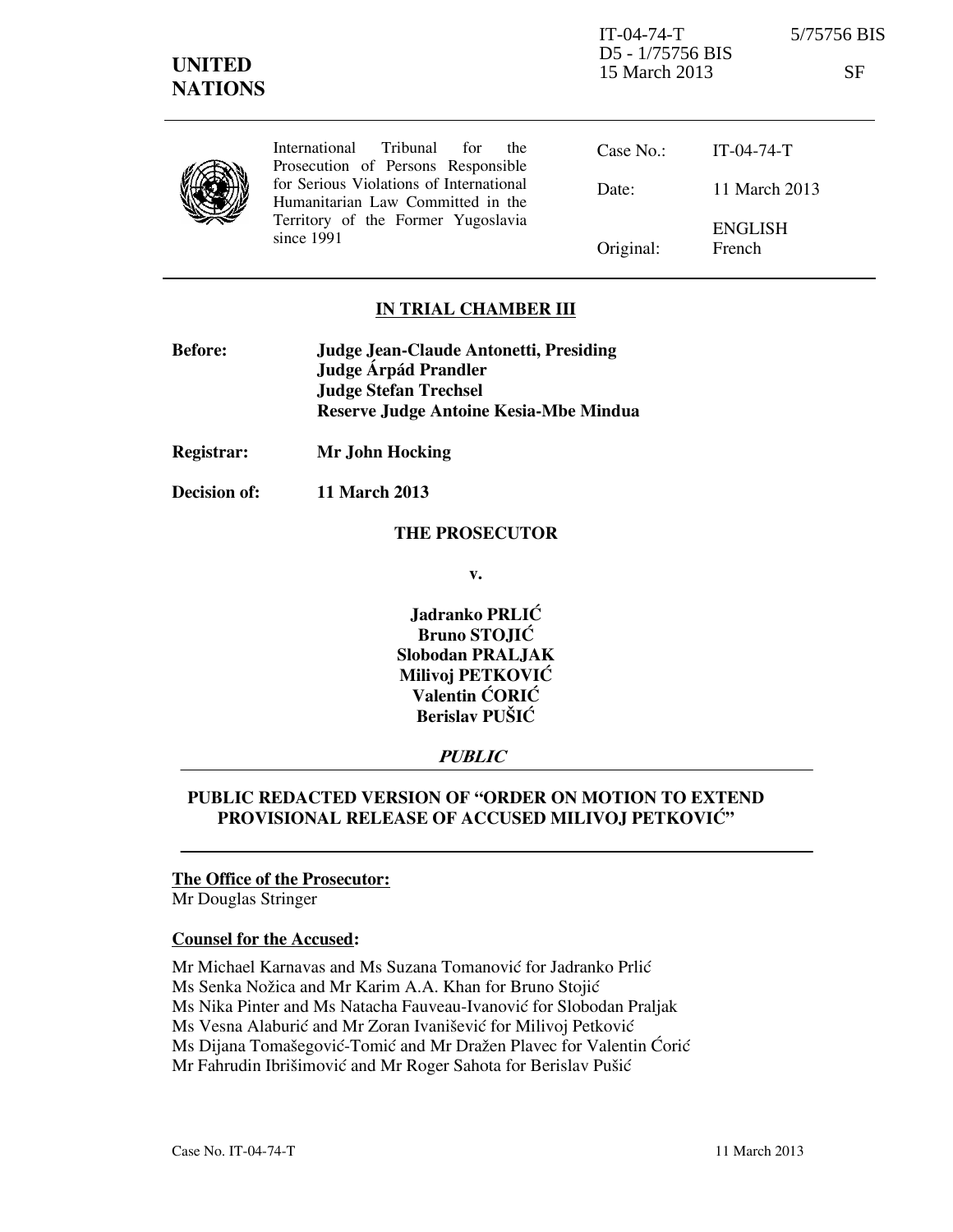**TRIAL CHAMBER III** ("Chamber") of the International Tribunal for the Prosecution of Persons Responsible for Serious Violations of International Humanitarian Law Committed in the Territory of the Former Yugoslavia since 1991 ("Tribunal"),

**SEIZED** of the "Motion of Milivoj Petković for Extension of Provisional Release", filed as a public document by Counsel for the Accused Milivoj Petković ("Accused Petković" and "Petković Defence") on 20 February 2013 ("Motion") to which one public annex is attached and in which the Petković Defence seeks an extension of the provisional release of the Accused Petković by three months,<sup>1</sup>

**NOTING** the "Prosecution Response to Motion of Milivoj Petković for Extension of Provisional Release" filed by the Office of the Prosecutor ("Prosecution") as a confidential document on 21 February 2013 ("Response"), in which the Prosecution does not object to the Motion, $2$ 

**NOTING** the "Decision on Motion for Provisional Release of the Accused Milivoj Petković" rendered by the Chamber as a public document with one public and one confidential annex on 30 November 2011 ("Decision of 30 November 2011") in which the Chamber ordered the provisional release of the Accused Petković to Split for a limited duration with the possibility of one 24-hour visit per month to see his mother<sup>3</sup> and set out the procedure to be followed for any request to extend the said provisional release,<sup>4</sup>

**NOTING** the "Decision on Motion for Extension of Provisional Release of Accused Milivoj Petković and Modification of Conditions" rendered by the Chamber as a confidential document on 14 March 2012 ("Decision of 14 March 2012") in which the Chamber granted an extension of the provisional release of the Accused Petković by [REDACTED] and allowed an increase in the number of visits to his mother,<sup>5</sup>

**NOTING** the "Order on Motion of Milivoj Petković for Extension of Provisional Release", rendered by the Chamber as a confidential document on 3 December 2012

-

<sup>1</sup> Motion, paras 5 and 20.

<sup>&</sup>lt;sup>2</sup> Response, para. 1.

<sup>&</sup>lt;sup>3</sup> Confidential Annex 2 to the Decision of 30 November 2011.

<sup>4</sup> Public Annex 1 to the Decision of 30 November 2011.

 $<sup>5</sup>$  Decision of 14 March 2012, pp. 7 and 8. The Chamber allowed the Accused Petković to visit his</sup> mother in [REDACTED] four times a month for 12 hours under clearly identifiable 24-hour surveillance by the Croatian authorities.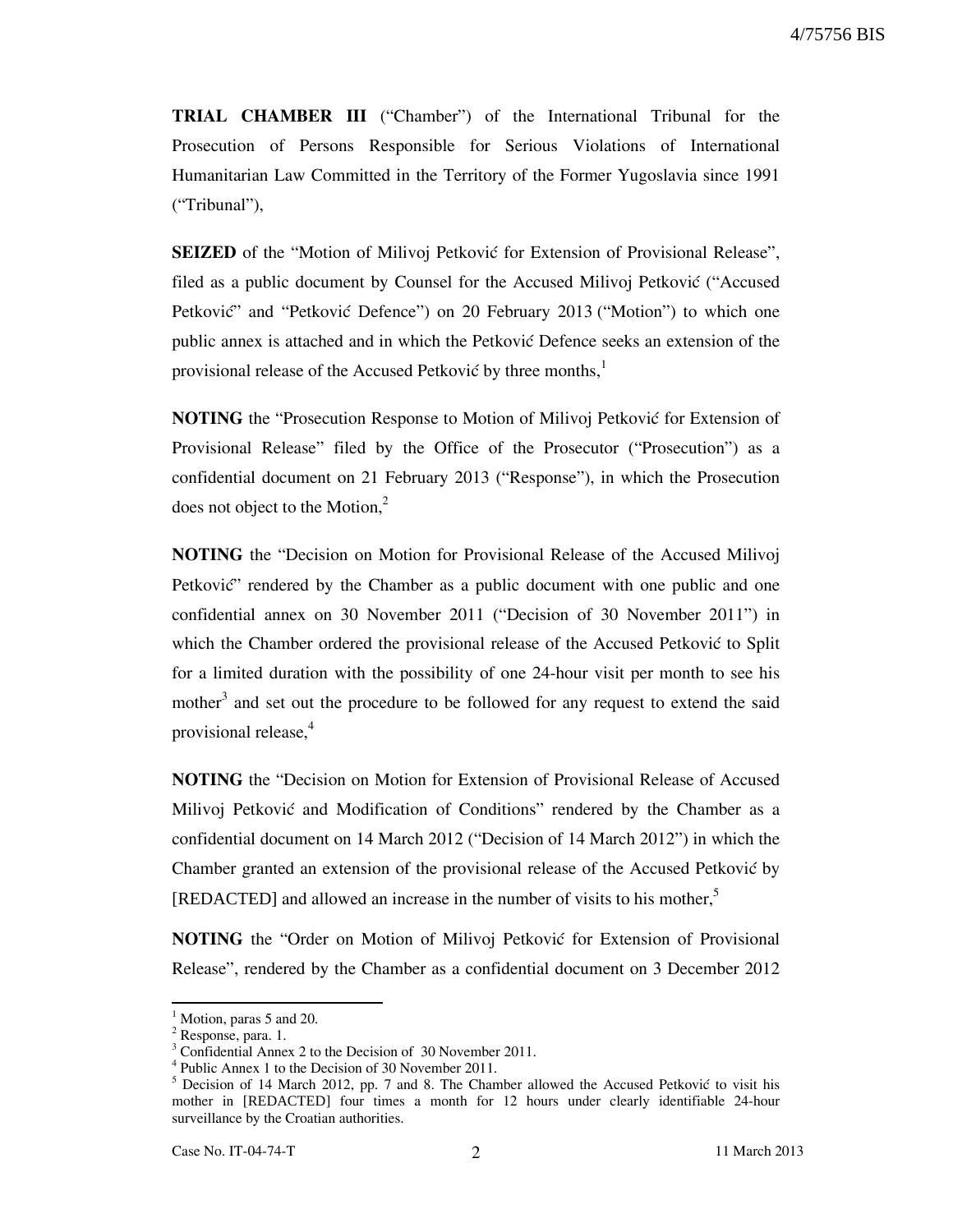("Order of 3 December 2012") in which the Chamber granted an extension of the provisional release of the Accused Petković under the same conditions as those set out in the Decision of 14 March 2012,

**CONSIDERING** that in the Motion, the Petković Defence argues that the Accused Petković complied with the conditions imposed by the Chamber during each release, including the latest extension of his provisional release granted by the Chamber in the Decision of 3 December 2012; $<sup>6</sup>$  that the Government of the Republic of Croatia has</sup> once again provided guarantees that the Accused Petković will reappear;<sup>7</sup> that there are no new circumstances that would lead to the conclusion that the Accused Petković would not comply with the conditions of a new extension of his provisional release  $\delta$ and that the circumstances relating to the mother of the Accused Petković remain the same, thus justifying the same conditions as before, should an extension of his provisional release be granted,<sup>9</sup>

**CONSIDERING** that, in view of the previous decisions of the Chamber and the Appeals Chamber, the Prosecution does not oppose the Motion in its Response insofar as the existing conditions imposed on the Accused Petković for his provisional release remain the same. $10$ 

**CONSIDERING** that the Chamber finds that in the letter of 19 February 2013, the Government of the Republic of Croatia provided guarantees that, should the Accused Petković be granted an extension to his provisional release by the Chamber, he would not influence or pose a threat to victims, witnesses or any other persons and would return to The Hague on the date ordered by the Chamber,  $<sup>11</sup>$ </sup>

**CONSIDERING** that the Chamber notes that, in light of the reports presented by the Croatian authorities pursuant to the Decision of 30 November 2011, the Accused Petković has complied with the conditions of his provisional release modified in the Decision of 14 March 2012,

**CONSIDERING** that the Chamber is of the opinion that compliance with the conditions of the provisional release and the guarantees provided by the Republic of

-

<sup>&</sup>lt;sup>6</sup> Motion, paras 8 to 14.

<sup>&</sup>lt;sup>7</sup> Motion, para. 18 and Annex.

<sup>8</sup> Motion, para. 13.

<sup>&</sup>lt;sup>9</sup> Motion, paras 15 to 17.

<sup>&</sup>lt;sup>10</sup> Response, para. 1.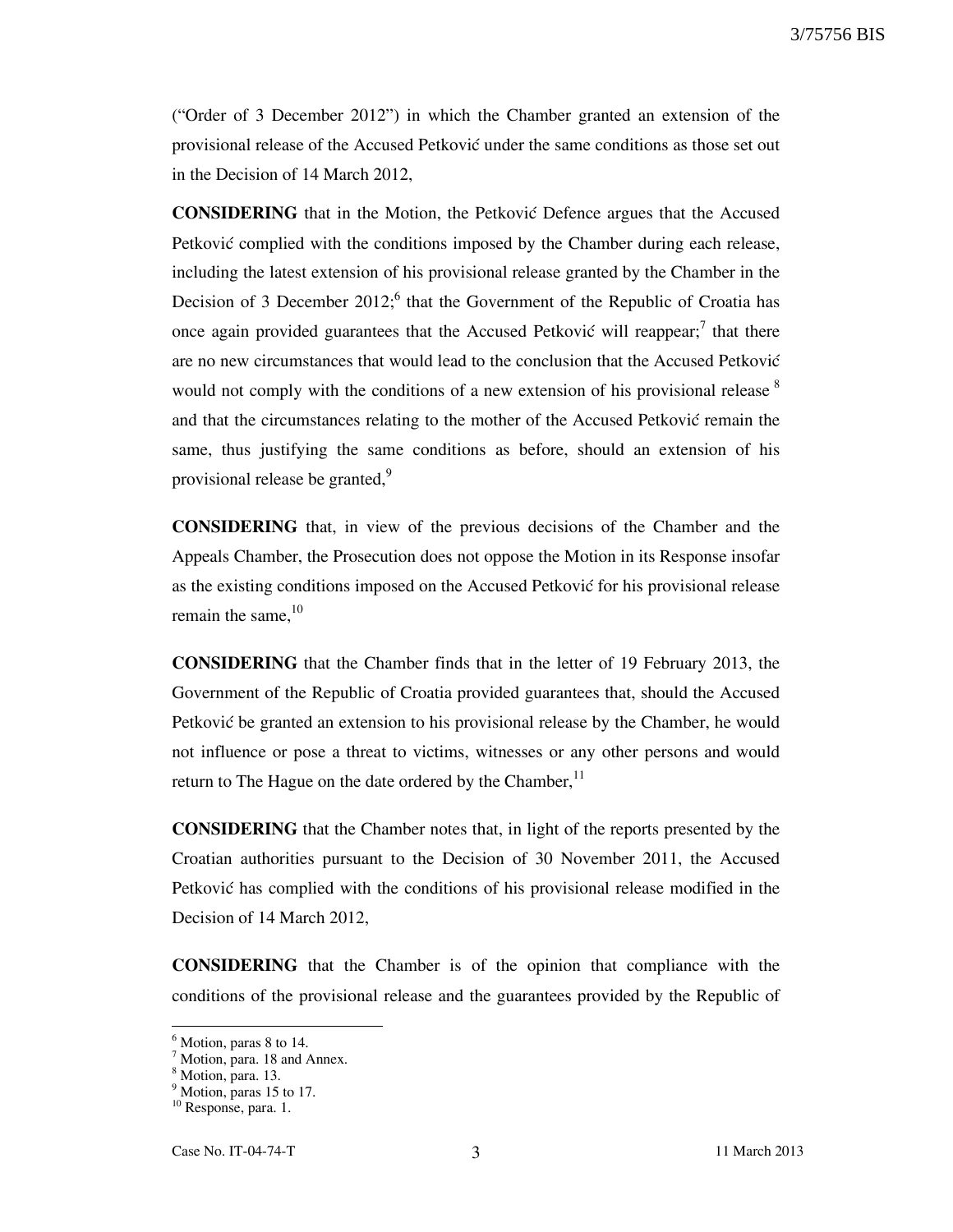Croatia for each new request for an extension of provisional release are sufficient to assess whether the requirement under Rule 65 (B) of the Rules of Procedure and Evidence ("Rules") have been met,

**CONSIDERING** that, in view of the preceding, the Chamber is persuaded that, should his provisional release be extended, the Accused Petković would return to the United Nations Detention Unit ("UNDU") on the date ordered by the Chamber; that he would not pose a threat to victims, witnesses and any other persons and that, consequently, the requirements under Rule 65 (B) of the Rules have been met,

**CONSIDERING** that, in view of the aforementioned, the Chamber deems that an extension of the provisional release of the Accused Petković for a limited period and under the same conditions as those set out in the Decision of 30 November 2011, modified by the Decision of 14 March 2012, would allow the Chamber to keep control of the progress of this provisional release,

**CONSIDERING**, finally, that the Chamber recalls that it can order the immediate return of the Accused Petković to the UNDU at any time, should it render the final judgement before the expiry of the period of extended provisional release set by the Chamber,

-

<sup>&</sup>lt;sup>11</sup> Annex to the Motion.